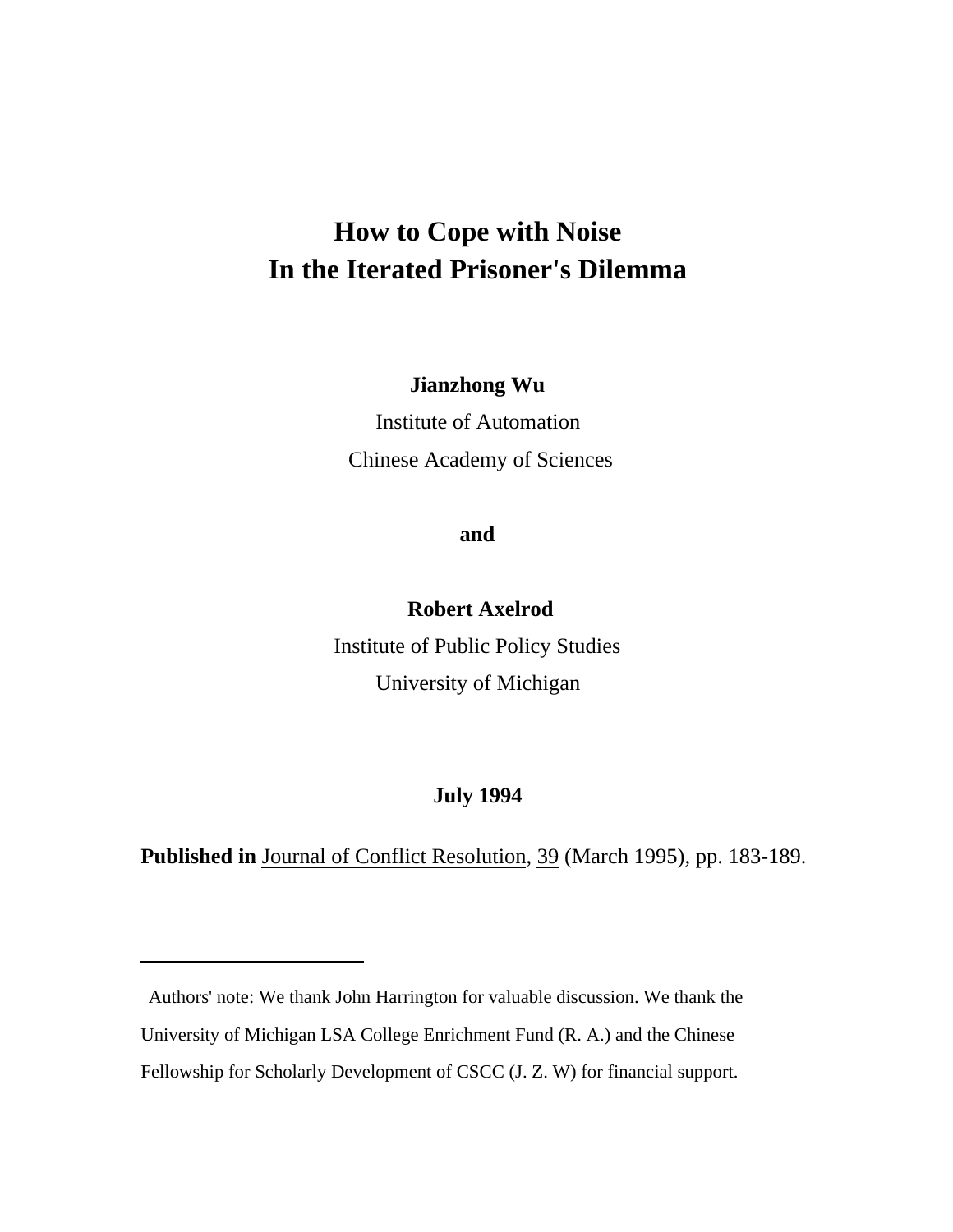Noise, in the form of random errors in implementing a choice, is a common problem in real world interactions. Recent research has identified three approaches to coping with noise: adding generosity to a reciprocating strategy; adding contrition to a reciprocating strategy; and using an entirely different strategy, Pavlov, based on the idea of switching choice whenever the previous payoff was low. Tournament studies, ecological simulation, and theoretical analysis demonstrate: (1) A generous version of Tit for Tat is a highly effective strategy when the players it meets have not adapted to noise. (2) If the other players have adapted to noise, a contrite version of Tit for Tat is even more effective at quickly restoring mutual cooperation without the risk of exploitation. (3) Pavlov is not robust.

============================================================

============================================================

An important feature of interactions in the real world is that choices can not be implemented without error. Since the other player does not necessarily know whether a given action is an error or a deliberate choice, a single error can lead to significant complications. For example, on September 1,1983 a South Korean airliner mistakenly flew over the Soviet Union (Hersh 1989). It was shot down by the Soviets, killing all 269 people aboard. The Americans and Soviets echoed their anger at each other in a short, but sharp escalation of cold war tensions (Goldstein 1991, p. 202).

The effects of error have been treated under the rubric of "noise". The best way to cope with noise has become a vital research question in game theory, especially in the

1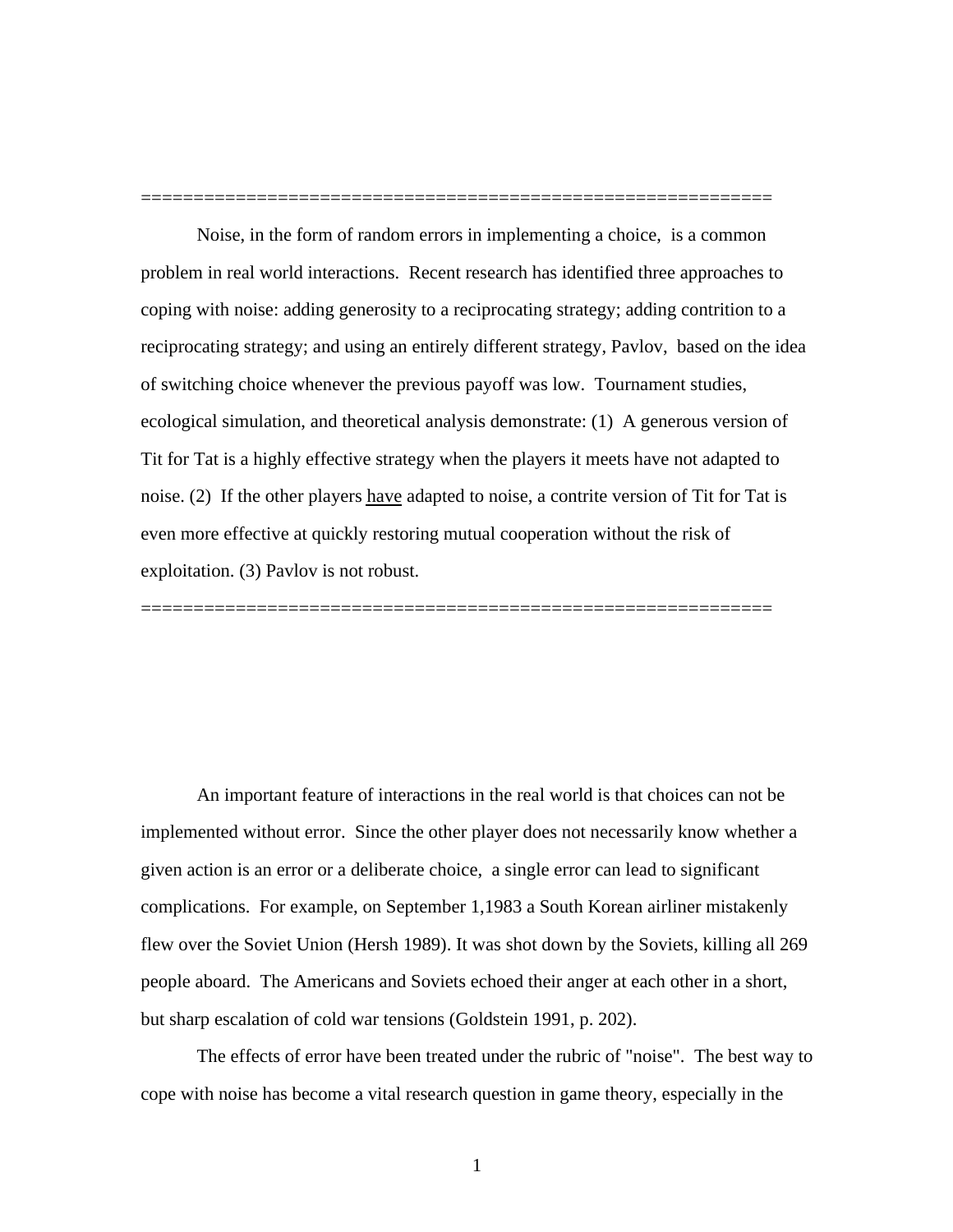context of the iterated Prisoner's Dilemma.1 Clearly, when noise is introduced, some unintended defections will occur. This can undercut the effectiveness of simple reciprocating strategies. For example, Molander (1985) has shown that in the presence of any amount of noise, two Tit for Tat (TFT) players will in the long run average the same payoffs as two interacting RANDOM players.

Three different approaches to coping with noise have been proposed.

1. Generosity. Allowing some percentage of the other player's defections to go unpunished has been widely advocated as a good way to cope with noise (Molander 1985; May 1987; Axelrod and Dion 1988, Bendor et al. 1991, Godfray 1992, Nowak and Sigmund 1992). For example, a generous version of TFT, called GTFT, cooperates 10% of the time that it would otherwise defect. This prevents a single error from echoing indefinitely.

2. Contrition. A reciprocating strategy such as TFT can be modified to avoid responding to the other player's defection after its own unintended defection. This allows a quick way to recover from error. It is based upon the idea that one shouldn't be provoked by the other player's response to one's own unintended defection (Sugden 1986, p. 110; Boyd 1989). The strategy called Contrite TFT (CTFT) has three states: "contrite", "content" and "provoked". It begins in content with cooperation and stays there unless there is a unilateral defection. If it was the victim while content, it becomes provoked and defects until a cooperation from other player causes it to become content. If

<sup>1</sup>Examples of recent theoretical and simulation studies of the noisy Prisoner's Dilemma and related games are Bendor et al. (1991), Bendor (1993), Boyd (1989), Fudenberg and Maskin (1990), Godfray (1992), Kollock (1993), Lindgren (1991), Nowak and Sigmund (1992, 1993), and Young and Foster (1991). For a review of earlier work see Axelrod and Dion (1988).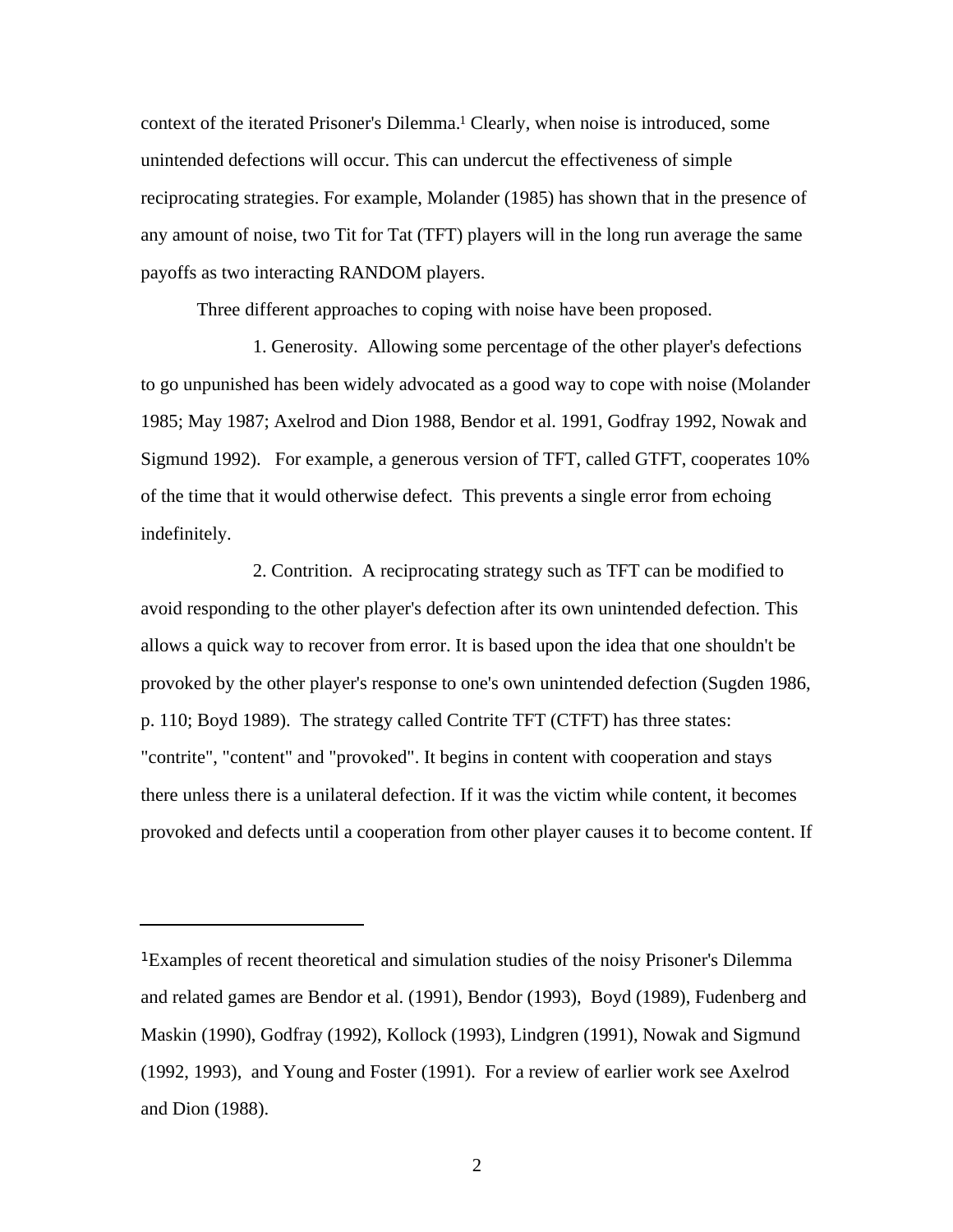it was the defector while content, it becomes contrite and cooperates. When contrite, it becomes content only after it has successfully cooperated.

3. Win-Stay, Lose-Shift. A completely different strategy can be used, one based on the principle that if the most recent payoff was high, the same choice would be repeated, but otherwise the choice would be changed. This strategy emerged from a simulated evolutionary process that included noise, but allowed strategies with memory of only the preceding move (Nowak and Sigmund 1993). Called Pavlov, it cooperates unless on the previous move it was a sucker (i.e. it cooperated but the other defected) or the other player was a sucker.

For completeness, we also analyze a fourth strategy, a generous version of Pavlov, called GPavlov. This strategy acts like Pavlov, but cooperates 10% of the time when it would otherwise defect.

#### **THE TOURNAMENT WITH NOISE**

The basis for our analysis is the environment of the 63 rules of the Second Round of the Computer Tournament for the Prisoner's Dilemma (Axelrod 1984). These strategies provide a heterogeneous environment embodying a wide variety of ideas designed for doing well in the Prisoner's Dilemma game. The lengths of interactions vary, averaging 151 moves. To this environment we add 1% noise, meaning that for each intended choice there is a 1% chance that the opposite choice will actually be implemented. Although these rules were designed without regard to noise, they can still be used to provide useful setting for evaluating how new strategies will fare in a heterogeneous noisy environment.

3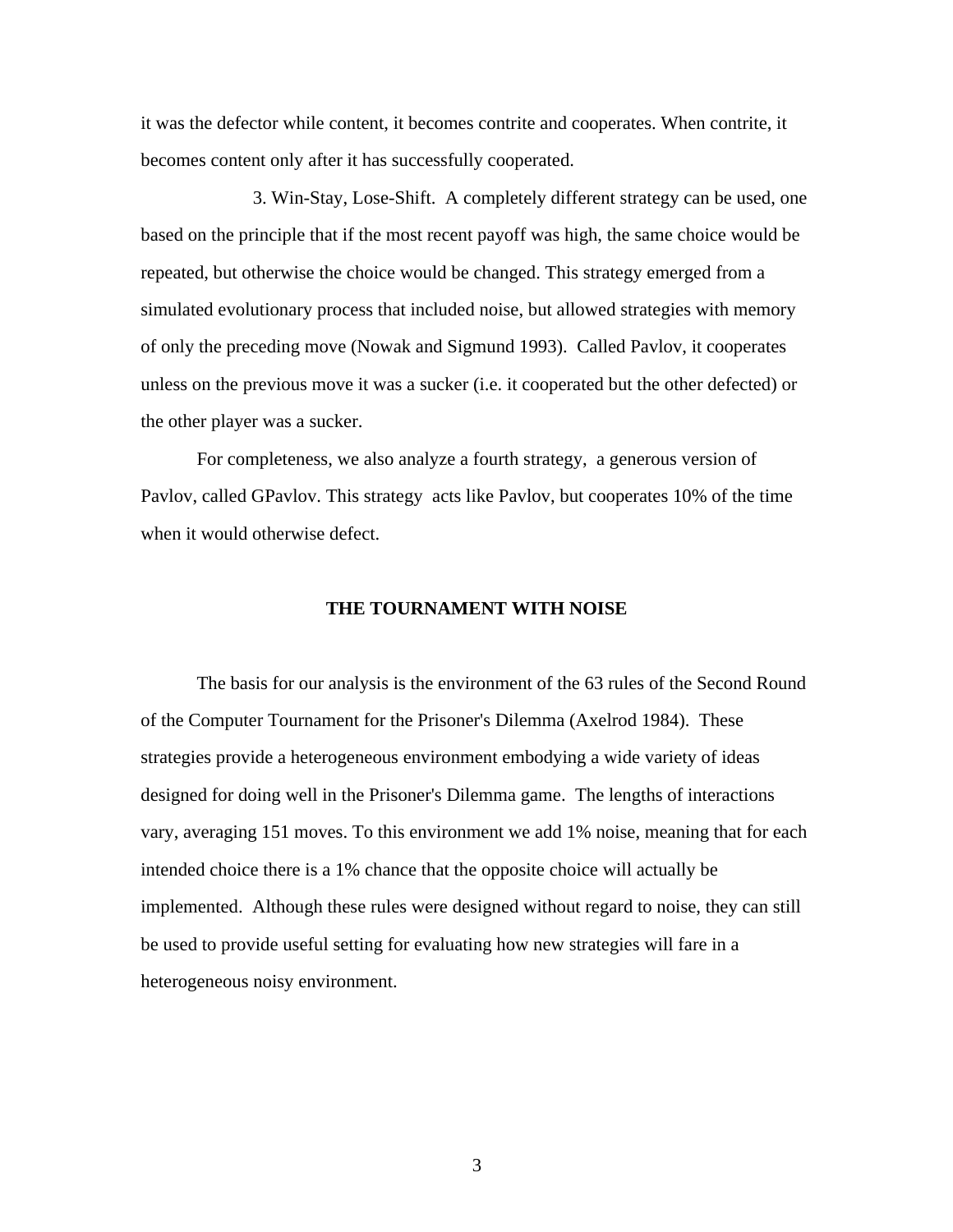The average score of each new rule when paired with the 63 rules of the tournament environment shows how well or poorly each does in a noisy environment.<sup>2</sup> The highest score is attained by GTFT which actually does better than any of the 63 rules submitted. CTFT also does very well, better than all but five of the 63 rules. Pavlov does poorly, ranking below 55 of the 63 rules. Adding generosity to Pavlov helps only a little: GPavlov ranks below 48 of the 63 rules.

To investigate the effects of different levels of noise, the four new rules were added to the 63 original rules, and the expanded tournament was run at various levels of noise from a tenth of a percent to ten percent. Figure 1 shows the scores of the four new rules as a function of the noise level. The results show that at all levels of noise, GTFT and CTFT do well while Pavlov and GPavlov do not. At the lower levels, GTFT is a little better than CTFT, but when noise is greater than 1%, CTFT is slightly better.

Figure 1 here.

## **AN ECOLOGICAL SIMULATION**

A more powerful test is to take into account that over time rules which are unsuccessful in the noisy environment are less likely than are relatively successful rules to be used again. A good way to do this is with an ecological analysis (Axelrod 1984, 48ff). In an ecological analysis the fraction of the population represented by a given rule in the next "generation" of the tournament will be proportional to that rule's tournament score in the previous generation. When this process is repeated over many generations, the proportion of the various rules changes, and the environment faced by each rule tends

<sup>2</sup>To assure stability of these results, the scores are averaged over 20 replications of the entire tournament.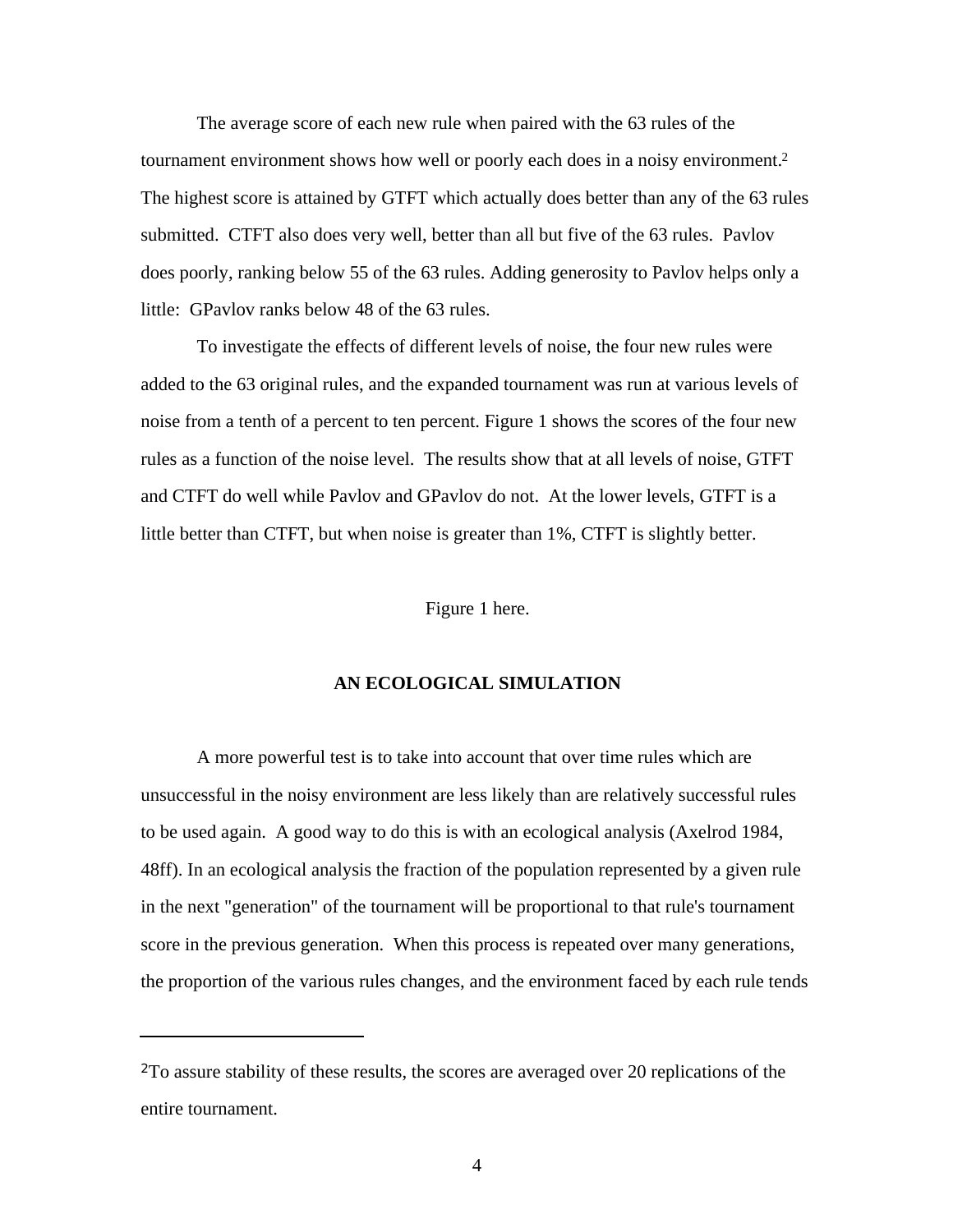to emphasize those rules which have been doing relatively well in the noisy setting. The ecological simulation shows what happens when the rules that are ineffective in dealing with noise become a smaller part of the population and those which are effective at dealing with noise become a larger proportion of the population.

The process begins with equal proportions of 67 rules: the 63 original rules and the four new ones. The noise level is set at 1%. The proportion of each rule is updated for 2000 generations. Figure 2 shows the performance over time of the six rules which did best at the end of this process. R8, the rule that ranked eighth in the original tournament, did quite well over the first few hundred generations, but then slowly declined as the process continued to de-emphasize rules that were doing poorly in the noisy environment. By generation 1000, CTFT was the leader. It continued to grow, eventually becoming 97% of the population at generation 2000. GTFT had some early success, but then faded. Both versions of Pavlov declined to less than one part in a million as early as the hundred generation. The clear winner in this ecological simulation with noise was CTFT.

## Figure 2 here.

### **STRATEGIC ANALYSIS**

Both Pavlov and the contrite version of Tit for Tat have the desirable property that when playing with their twin they can quickly recover from an isolated error. If one of two Pavlov players defects due to an isolated error, both will defect on the next move, and then both will cooperate on the following move. If one of two CTFT players defects, the defecting player will contritely cooperate on next move and the other player will defect, and then both will be content to cooperate on the following move. Unfortunately for a player using Pavlov, its willingness to cooperate after a mutual defection can give

5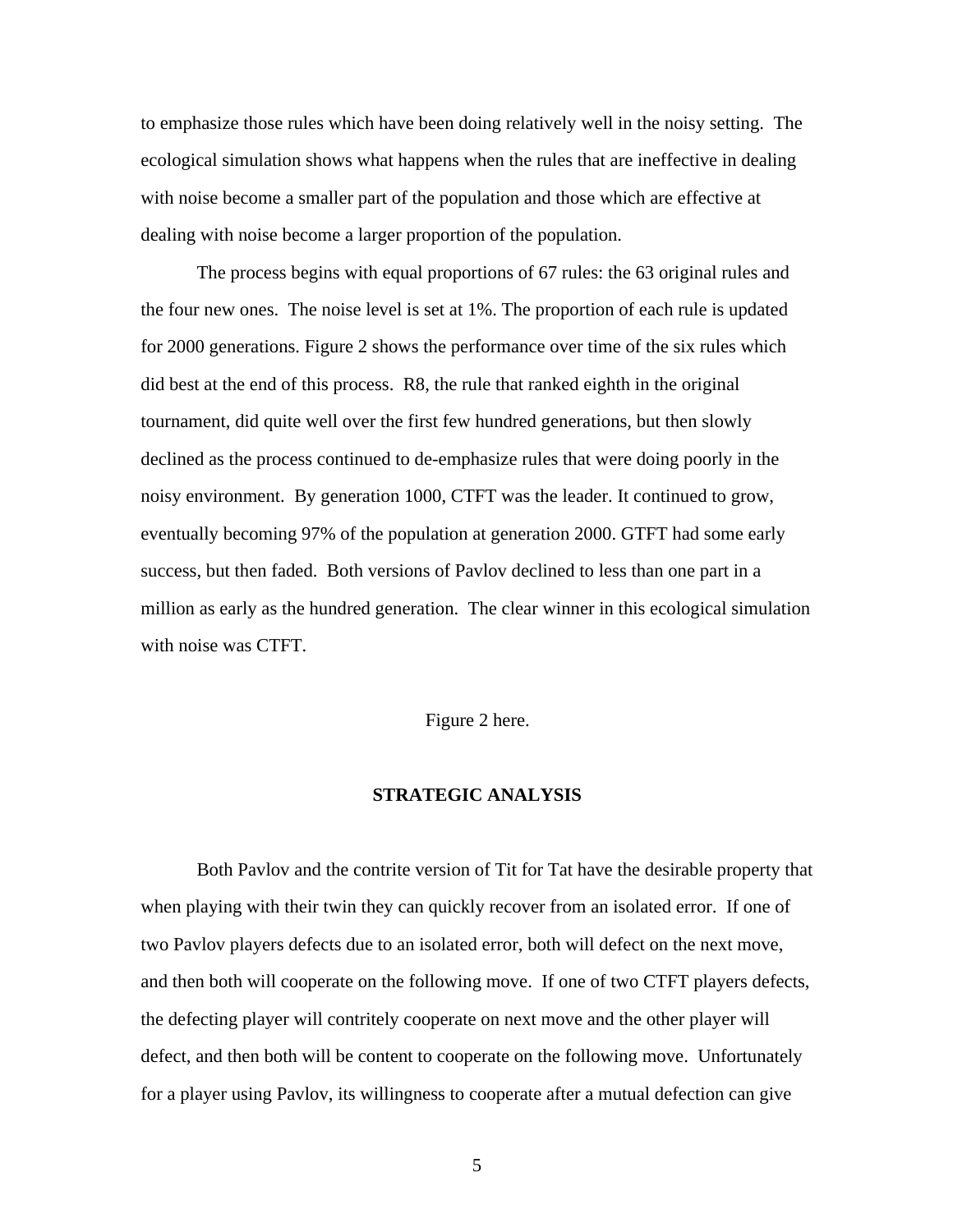the other player an incentive to simply defect all the time.3 The tournament and the ecological analysis both show that while Pavlov may do well with its own twin, its success is not robust.

Generosity is effective at stopping the continuing echo of a single error, whether the error was one's own or the other player's. The level of generosity determines how quickly an error can be corrected and cooperation restored. The problem is that generosity requires a tradeoff between the speed of error correction and the risk of exploitation (Axelrod and Dion 1988).

Contrition is effective at correcting one's own error, but not the error of the other player. For example, if CTFT is playing TFT, and the TFT player defected by accident, the echo will continue until another error occurs. Thus in the original environment of 63 rules that weren't designed to deal with noise, contrition was slightly less effective than generosity when noise was 1% or less. On the other hand, the ecological simulation showed that contrition is very effective as the environment becomes dominated by rules that are successful in the noisy environment. As the population becomes adapted to noise, contrition become more and more effective. In a population adapted to noise, correcting one's own errors is sufficient because the players one meets are also likely to be good at correcting their own errors.

#### **CONCLUSION**

<sup>3</sup>It pays to always defect when playing with Pavlov at low levels of noise if alternating T and P is better than always getting R. With standard notation, this is true when  $T+wP$ R+wR or  $w < (T-R)/(R-P)$ . Thus, with the standard payoffs of T=5, R=3, P=1, S=0, and any  $w < 1$ , it pays to always defect when playing with Pavlov.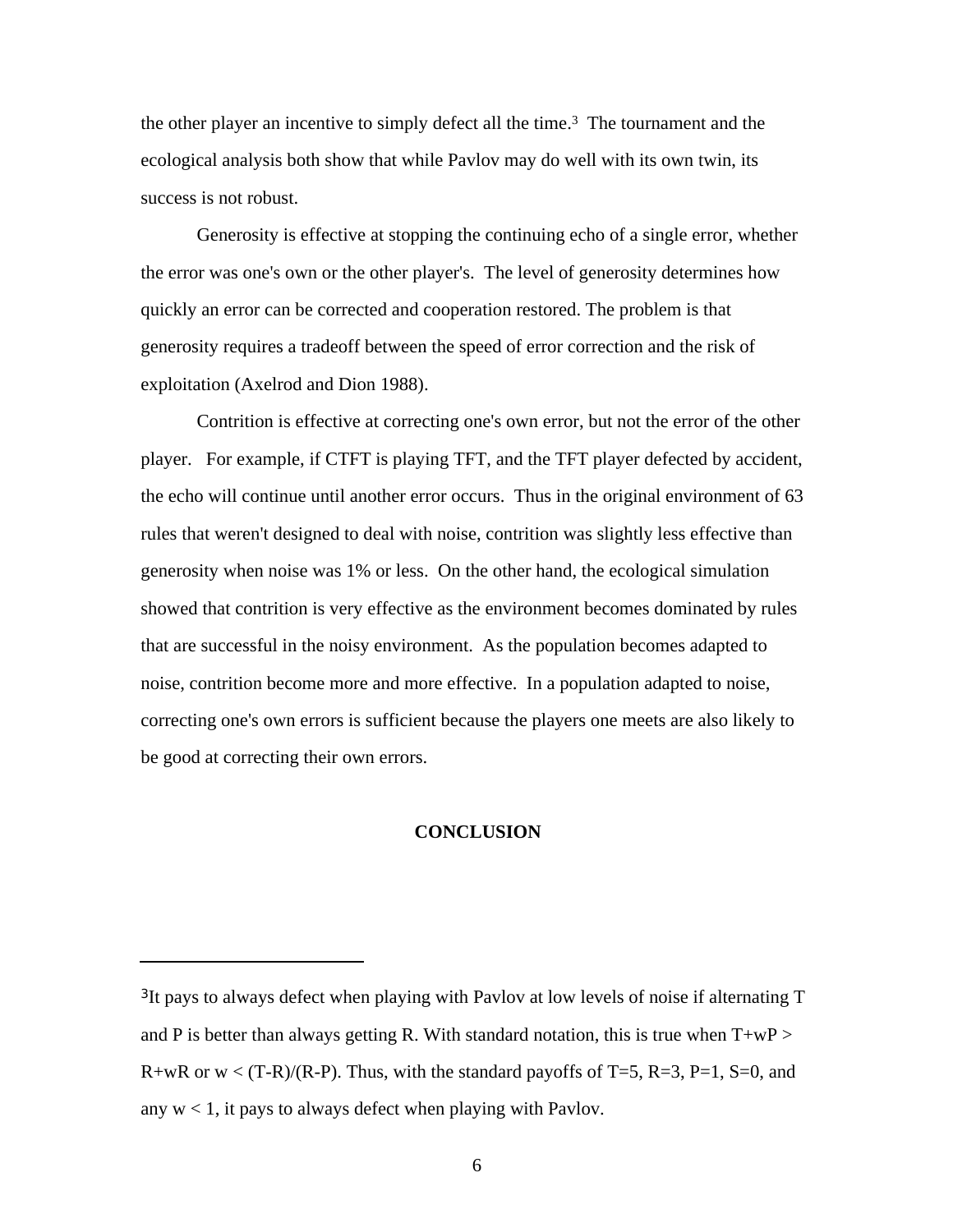In the presence of noise, reciprocity still works, provided that it is accompanied by either generosity (some chance of cooperating when one would otherwise defect) or contrition (cooperating after the other player defects in response to one's own defection). Pavlov, a strategy based upon changing one's own choice after a poor outcome, is not robust.

Generosity can correct an error by either player, but contrition can only correct one's own error. Thus when the population of strategies one is likely to meet has not adapted to the presence of noise, a strategy like Generous Tit for Tat is likely to be effective. On the other hand, if the strategies of the other players one is likely to meet have already adapted to noise, then a strategy like Contrite Tit for Tat is likely to be even more effective since it can correct its own errors and restore mutual cooperation almost immediately.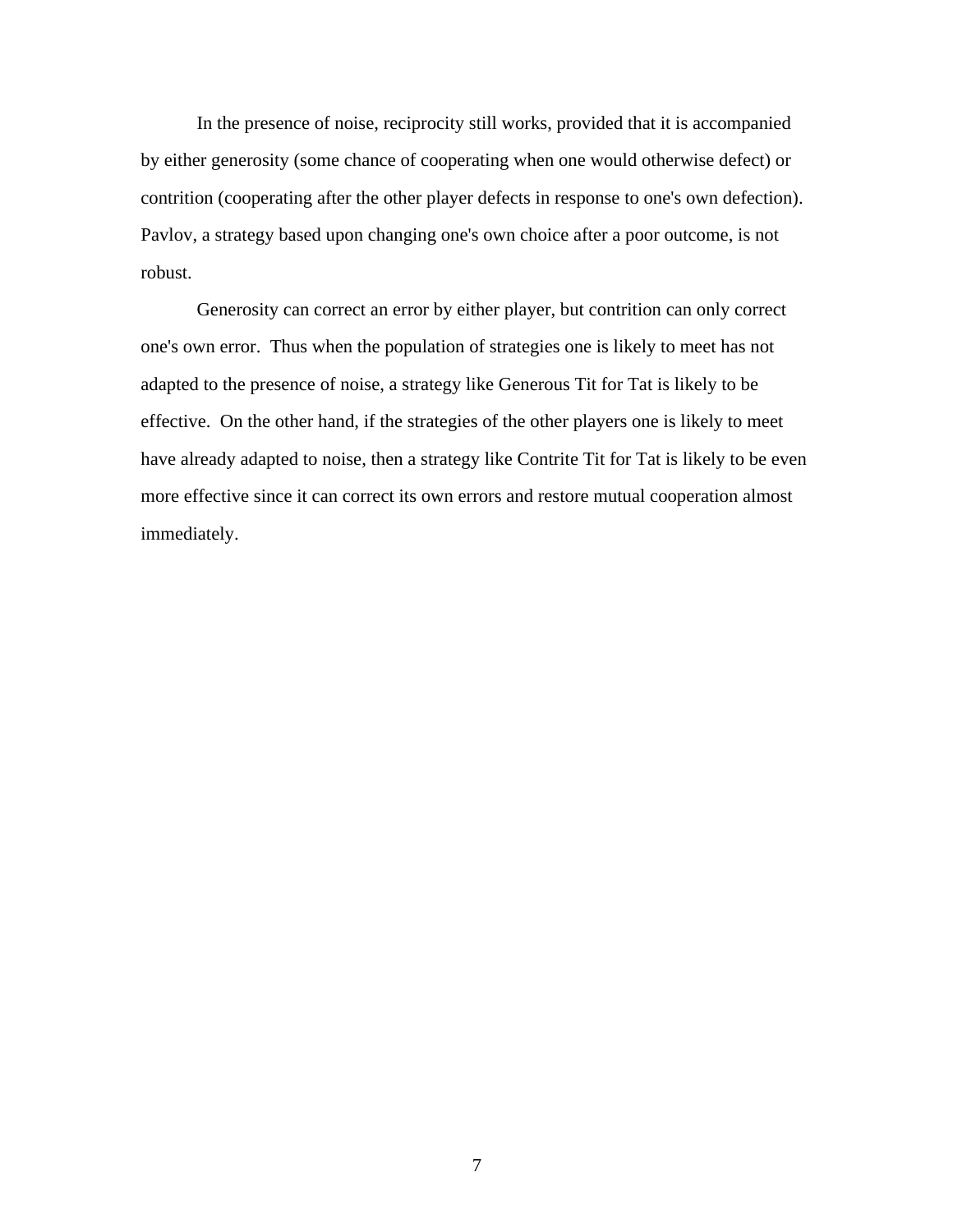#### **REFERENCES**

- Axelrod, R. 1984. The evolution of cooperation. New York: Basic Books.
- and D. Dion. 1988. The further evolution of cooperation. Science, 242:1385-1390.
- Bendor, J 1993. Uncertainty and the evolution of cooperation. Journal of Conflict Resolution. 37: 709-734.
- \_\_\_\_\_, R. M. Kramer and S. Stout. 1991. When in doubt: cooperation in a noisy prisoner's dilemma. Journal of Conflict Resolution 35: 691-719
- Boyd, R. 1989. Mistakes allow evolutionary stability in the repeated Prisoner's Dilemma." Journal of Theoretical Biology 136: 47-56.
- Fudenberg, D, and E. Maskin. 1990. Evolution and cooperation in noisy repeated games." American Economic Review 80: 274-279.
- Godfray, H. C. J. 1991. The evolution of forgiveness. Nature: 355: 206-207.
- Goldstein, Joshua. 1991. Reciprocity in superpower relations: An empirical analysis. International Studies Quarterly, 35: 195-209.
- Hersh, Seymour M. 1986. "The Target is Destroyed". NY: Random House.
- Kollock, P. 1993. An eye for an eye leaves everyone blind: Cooperation and accounting systems. American Sociological Review. 58: 768-786.
- May, R. M.. 1987. More evolution of cooperation. Nature 327,15-17.
- Lindgren, K. 1991. Eolutionary phenomena in simple synamics. In C. Langton et al. (eds). Artificial Life II: Proceedings of the Workshop on Artificial Life.. Redwood City, CA: Addison-Wesley.
- Milinski, M. 1993. Cooperation wins and stays. Nature. 364: 12-13.
- Molander, P. 1985. The optimal level of generosity in a selfish, uncertain environment. Journal of Conflict Resolution 29: 611-618.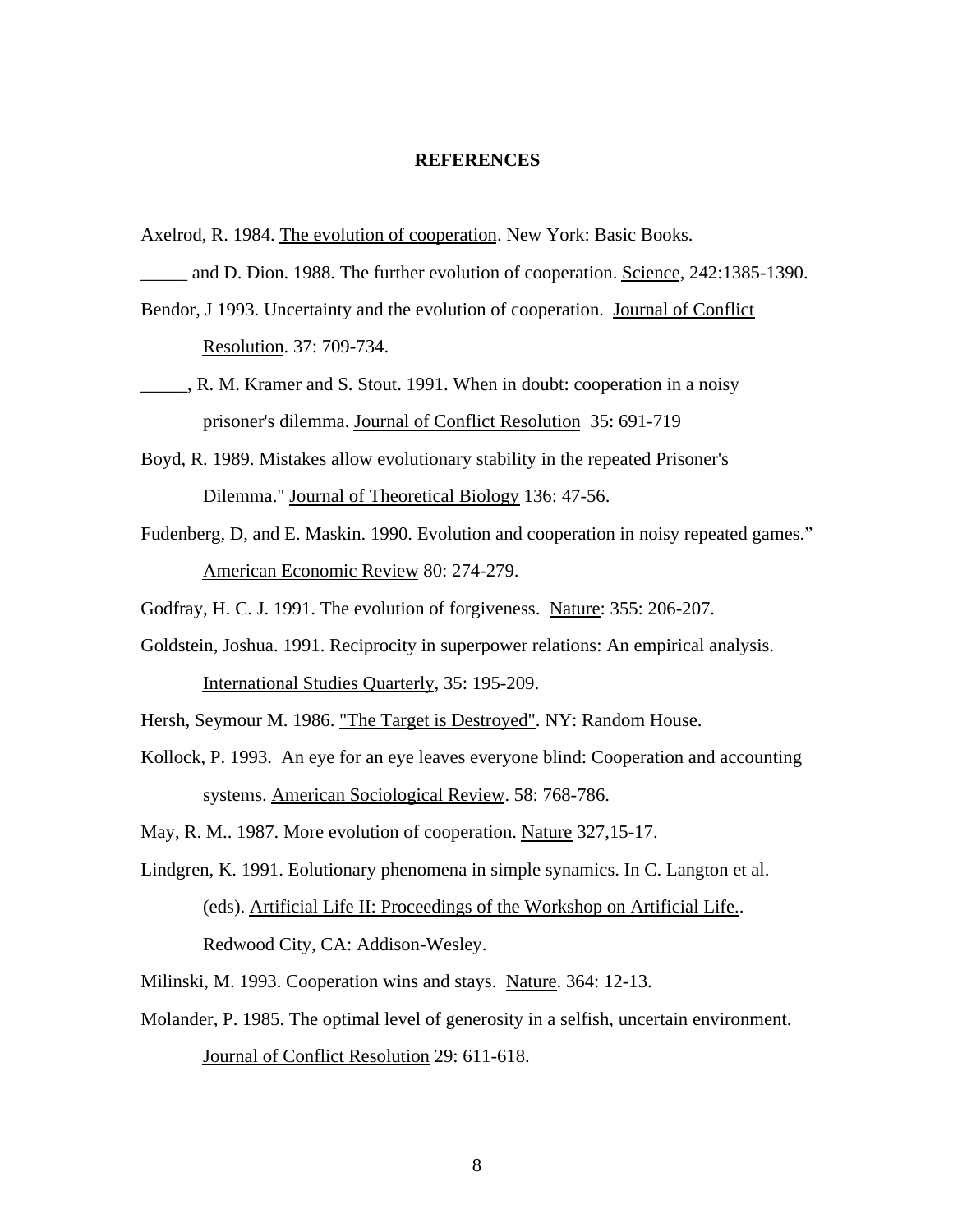- Nowak, M., and K. Sigmund. 1992. Tit for tat in heterogenous populations. Nature. 355: 250-253.
- 1993. A strategy of win-stay, lose-shift that outperforms tit-for-tat in the Prisoner's Dilemma game. Nature 364: 56-58.
- Sugden, R. 1986. The economics of rights, co-operation and welfare. Oxford: Basil Blackwell.
- Young, H. P.,and D. Foster. 1991. Cooperation in the short and in the long run. Games and Economic Behavior 3: 145-156.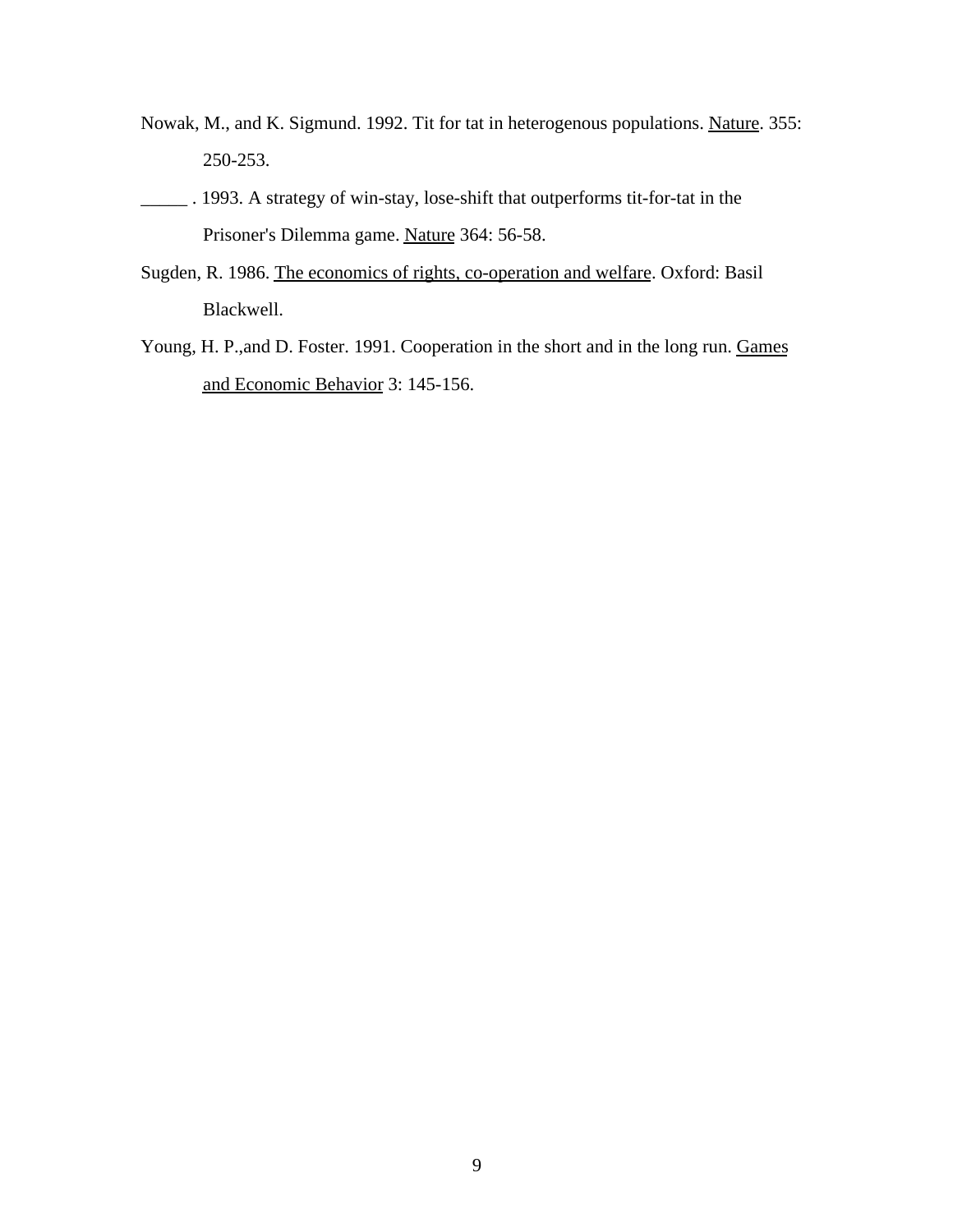

Figure 1. Performance as a Function of Noise